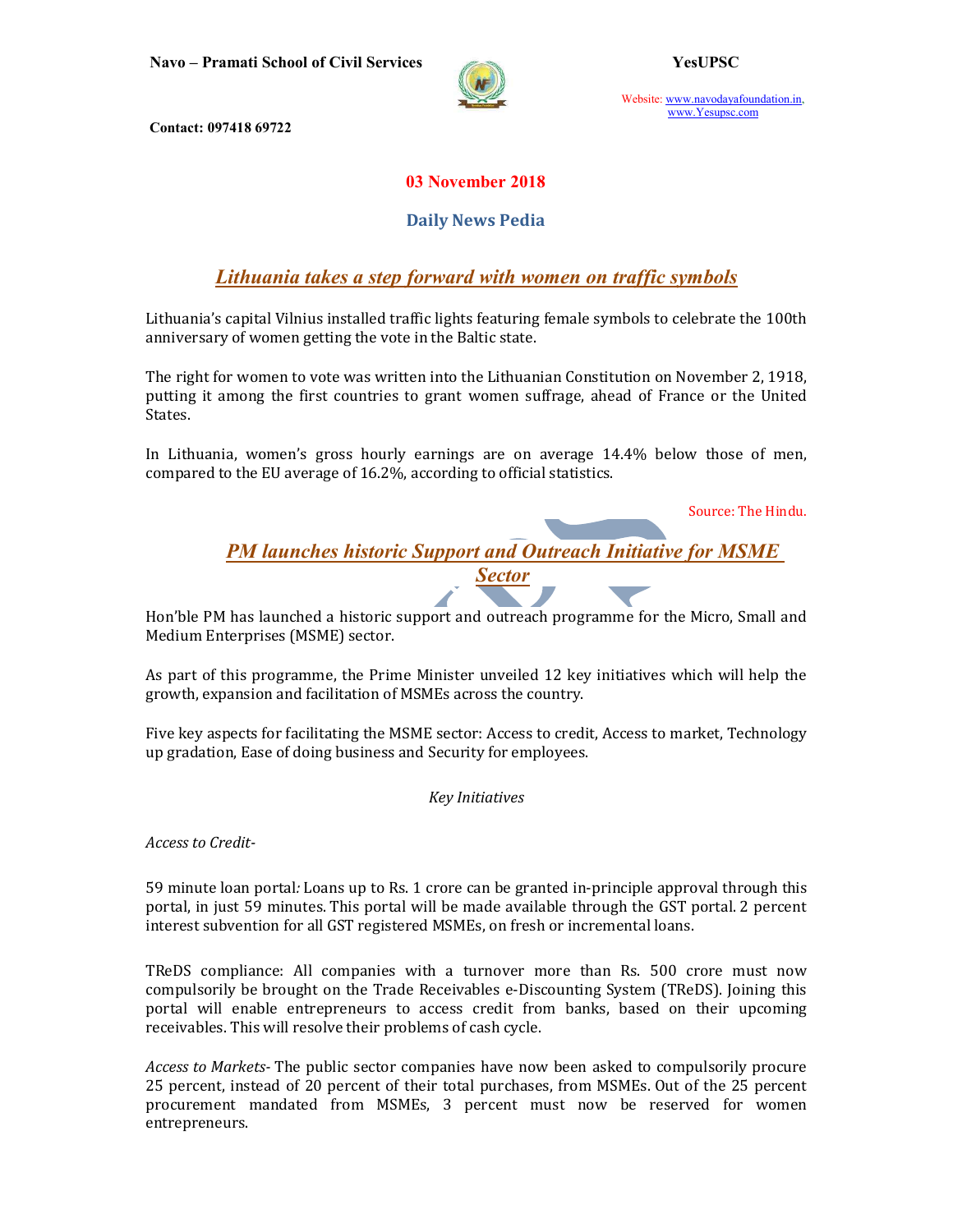He said transactions worth more than Rs. 14,000 crore have been made so far through GeM (Govt. E Market). All public sector undertakings of the Union Government must now compulsorily be a part of GeM.

Technology Up gradation: PM announced establishment of tool rooms across the country as they are a vital part of product design. 20 hubs will be formed across the country, and 100 spokes in the form of tool rooms will be established.

Ease of Doing Business: Clusters will be formed of pharma MSMEs and 70 percent cost of establishing these clusters will be borne by the Union Government. The announcement focused on simplification of government procedures. The return under 8 labour laws and 10 Union regulations must now be filed only once a year. As part of establishing a unit, an entrepreneur needs two clearances namely to establish.

The Environmental clearance and consent under air pollution and water pollution laws have been merged as a single consent and self certifications. For minor violations under the Companies Act, the entrepreneur will no longer have to approach the Courts, but can correct them through simple procedures.

Source: The Hindu.

## Promulgation of the Companies Amendment (Ordinance), 2018

The recommendation of the Union Cabinet for promulgation of the Companies Amendment (Ordinance), 2018 has been assented to by the President of India.

The Ordinance is promulgated to review offences under the Companies Act, 2013.

**CONTRACTOR** 

Key Amendments

 $\circ$  Shifting of the jurisdiction of 16 types of corporate offences from the special courts to inhouse adjudication, which is expected to reduce the case load of Special Courts by over 60%, thereby enabling them to concentrate on serious corporate offences.

**CONTRACTOR** 

- o The penalty has been reduced to half for small companies and one person companies of that applicable to normal companies.
- o Instituting a transparent and technology driven in-house adjudication mechanism on an online platform and publication of the orders on the website.
- o Strengthening in-house adjudication mechanism by necessitating a concomitant order for making good the default at the time of levying penalty, to achieve the ultimate aim of achieving better compliance.

Declogging the NCLT by: Enlarging the pecuniary jurisdiction of Regional Director by enhancing the limit up to Rs. 25 Lakh as against earlier limit of Rs. 5Lakhunder Section 441 of the Act;

Vesting in the Central Government the power to approve the alteration in the financial year of a company under section 2(41); and Vesting the Central Government the power to approve cases of conversion of public companies into private companies.

Source: The Hindu.

#### Cabinet clears renaming Jharsuguda aerodrome as Veer SurendraSai airport

The Union Cabinet has approved renaming Jharsuguda aerodrome in Odisha as 'Veer SurendraSai Airport'.

#### Navo – Pramati School of Civil Services YesUPSC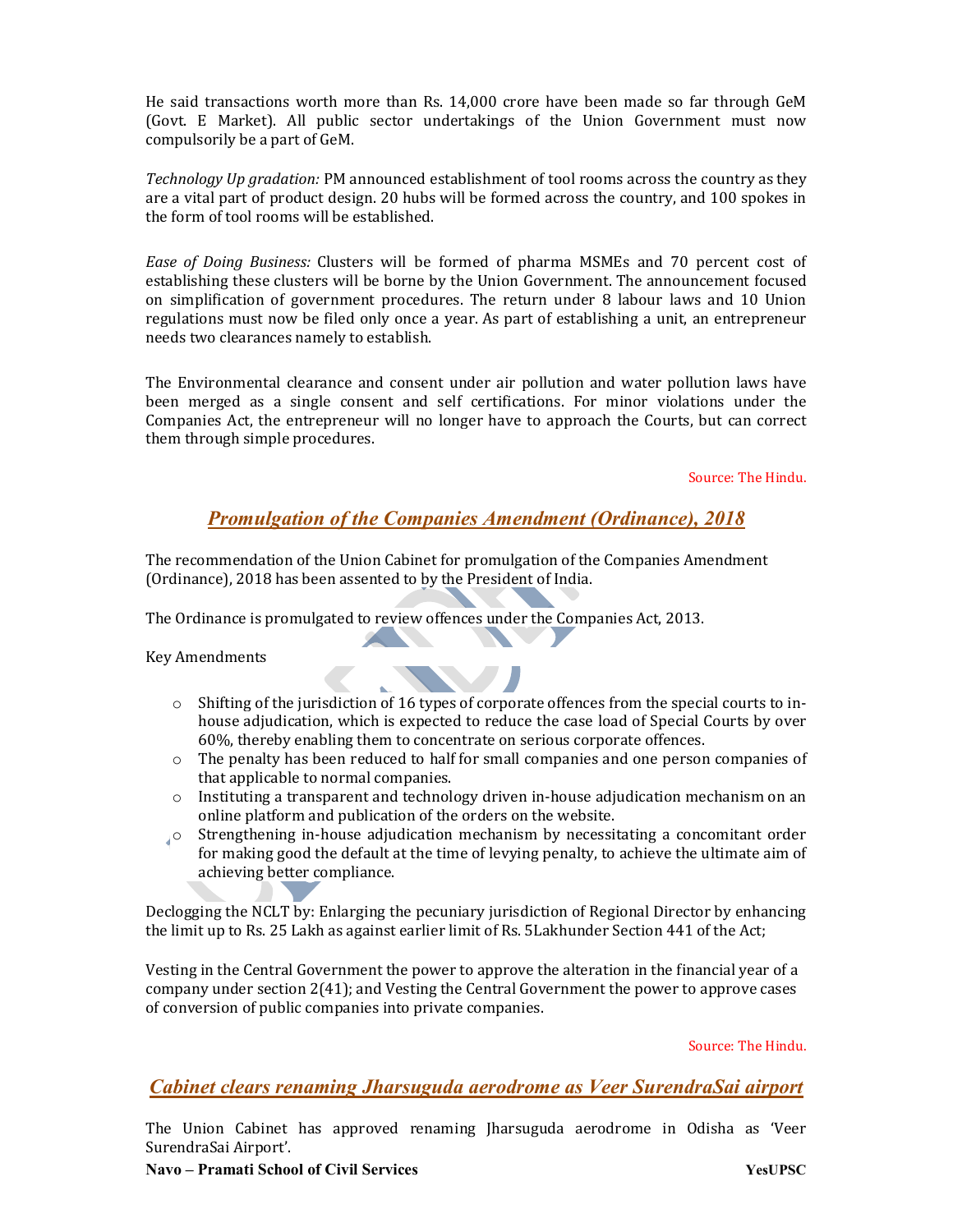Veer SurendraSai is a well-known freedom fighter of Odisha.

About Veer SurendraSai (1809-1884):

- o SurendraSai was an Indian freedom fighter and tribal leader who sacrificed his life fighting against the British East India Company.
- o SurendraSai and his associates resisted the British and successfully protected most parts of Western Odisha region for some time from the British rule.
- o By virtue of the Doctrine of Lapse, Lord Dalhousie annexed Sambalpur in 1849 and ignored the claim of SurendraSai for succession to throne of Sambalpur.
- o The aim of SurendraSai's revolt was to drive the British out of Sambalpur.
- o The resistance to British continued in Sambalpur under the leadership of SurendraSai. He was supported by his brothers, sons, relatives and some Zamindars.
- $\circ$  His revolution against the British commenced from 1827 when he was only 18 years of age and continued till 1862 when he surrendered and even after that, until he was finally arrested in 1864



Seychelles has raised 15 million dollars by offering the world's first 'Blue Bond,' raised from investors to finance ocean-based projects, to expand its marine protected areas and boost its fisheries sector.

World's First Blue Bond: The blue bond was officially issued on October 9, ahead of the first-ever global conference on the blue economy, which will be held at the end of November in Kenya.

It is partially guaranteed by a USD 5 million guarantee from the World Bank (IBRD) and is further supported by a USD 5 million concessional loan from the Global Environment Facility (GEF) which will partially cover interest payments for the bond.

Proceeds from the bond will be utilised for the expansion of marine protected areas, improved governance of priority fisheries and the development of the Seychelles' blue economy. Grants will be provided through the Blue Grants Fund and will be managed by the Seychelles' Conservation and Climate Adaptation Trust (SeyCCAT).

Benefits of the Bond: The Blue Bond is a part of an initiative that combines public and private investment to mobilise resources for empowering local communities and businesses.

It is aimed to assist Seychelles in achieving a transition to sustainable fisheries and safeguarding oceans.

Source: The Hindu.

## Editorial

#### Whose RBI is it?

Genuine independence of a central bank has to be earned the old-fashioned way  $-$  by performance.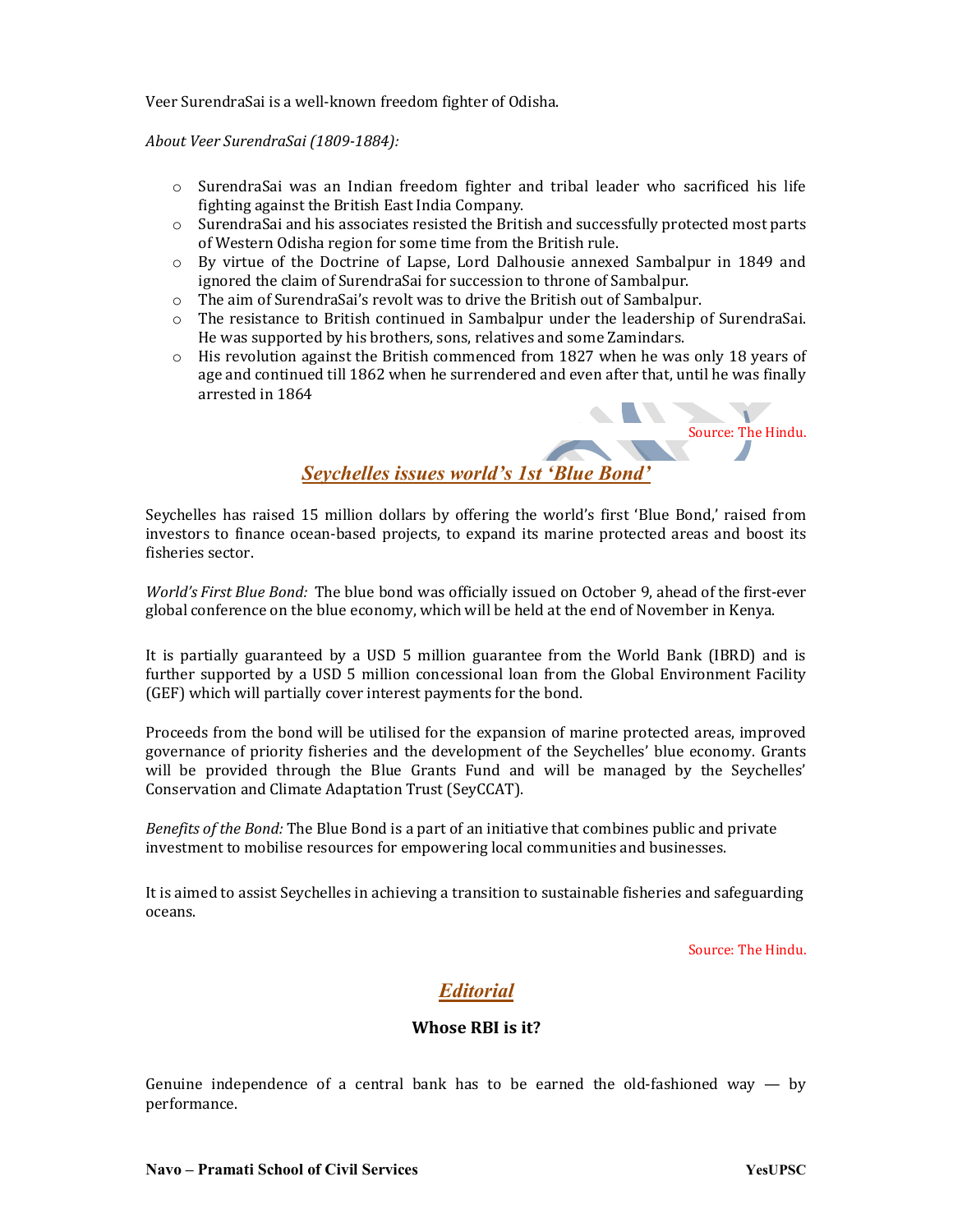To argue for the central bank's independence is to argue for motherhood — we all should, and do, believe in it. But does that mean that there should be no checks and balances on the regulator? If there are none, then the impossible question arises — who will regulate the regulator? And how can the demand for independence be assessed? Here, an old ad by former stockbroking firm E F Hutton from the US (in the mid-1980s) is helpful. The simple punchline of the ad was as follows: We make money the old-fashioned way — we earn it!

Analogously, a central bank can earn respect through performance. But how does one measure performance? In the present Mexican stand-off between the RBI and Ministry of Finance (MoF), legitimate questions have been raised about the performance of both protagonists. But what underlies this tension, or open disagreement?

In the heated discussion about the RBI's quest for independence, very few analysts have pointed out the role of the RBI in affecting the economy through its policies on interest rates. I understand that technically interest rate decision making is handled by an independent agency within the RBI (the Monetary Policy Committee, MPC) and not by the RBI per se. Thankfully, Viral Acharya does not hide behind this technicality. His speech, absent the polemics, contains an excellent discussion surrounding the concept and practice of bank independence. He discusses the effects of the economy of a responsible central bank  $-$  from bank independence, to inflation, to financing of the fiscal deficit, to interest rates.



As an economist, it is my privilege, and independence, to disagree with substantial portions of Acharya's substantive comments on the facts pertaining to the effects of RBI's interest rate policies on the economy. If these policies have had an adverse effect on inclusive growth, without contributing much to the lowering of inflation, then we may want to think about this reality being the real McCoy, the raison d'etre for the differences between the government and the RBI.

If there is one criticism I have against the academic portion in Acharya's speech, it is that he speaks with the force of someone who believes he is 100 per cent right. That is okay, and expected, of a politician. But not of an academic, or an academic policy maker. For example, Acharya forgets to mention that there are reasoned economists and policy-makers — for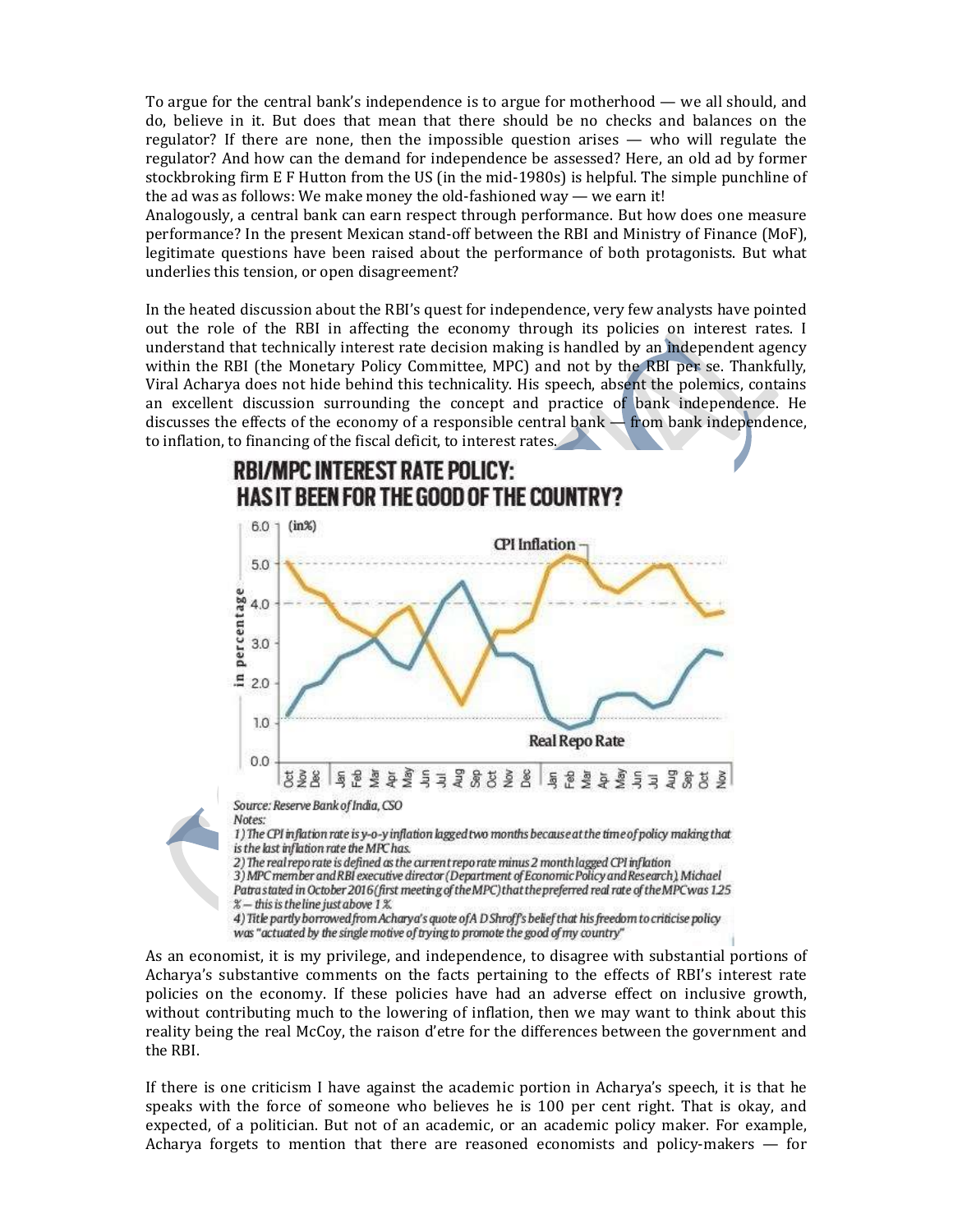example, former Chief Economic Adviser Arvind Subramanian — who have a different take (than the RBI) on the rules for the transfer of RBI's surplus to the government. Nor does he mention even one critic of the formation of the MPC. He forgets to note that many of the experts he cites, and does not cite, do not believe that the MPC was a good idea. He forgets to note that New Zealand, which started the MPC movement, is now the first country to abolish it. In addition, Acharya cites the example of Paul Volcker defying President Ronald Reagan by keeping real interest rates high to contain inflation. He forgets to mention that for three years (1979- 1981) the US had experienced double-digit inflation and hence it was necessary to keep real interest rates high.

The real question, which I will address in this and a subsequent article, is the RBI's policy on very high real interest rates necessary to achieve the objective of either containment of inflation or in achievement of potential GDP growth. I will present all the evidence to decide whether, in the words of A D Shroff, the RBI interest rate policy has been for the "good of the country". Most of the problems plaguing the Indian economy — liquidity, NBFCs, bank NPAs to name a few — will not be solved by the RBI's following a constructive interest policy. But the problems would be much less. Monetary policy is about both the price of money, and the quantity of money (liquidity).

The primary concern of the central bank should be inflation. If inflation is high, almost any high interest rate policy (as that of Volcker's in the US) is justified. The question remains: What justifies the high interest rate policy pursued by the RBI, with average inflation at 3.8 per cent for the last 24 months, and 4.3 per cent for the last 36 months?

In the very first MPC meeting chaired by Urjit Patel in early October 2016, the MPC cut the repo rate from 6.25 to 6.0 per cent. The last three inflation numbers available to the MPC, for June, July and August, were 5.8 per cent, 6.1 per cent and 5 per cent, respectively.

The MPC gave the following reason for the rate cut: Based on the August data, the real repo rate was now 25 bp above what the MPC deemed to be the "target" real rate of 1.25 per cent (6.5 per cent repo minus 5 per cent inflation). Hence, the rate cut of 25 bp to bring the real repo rate in line with the target of the MPC. Until this MPC decision, the belief was that the RBI was targeting a real repo rate of 1.75 per cent (mid-point of Governor Raghuram Rajan's range of 1.5-2 per cent).

The chart shows the evolution of the real rate since October 2016 (using the MPC definition). Several facts are worth noting. First, in the 24 months since October 2016, the year-on-year inflation rate has averaged 3.9 per cent, the nominal repo rate 6.2 per cent, and the real repo rate 2.3 per cent. Only in three of these 25 months has the real repo rate averaged below the MPC target of 1.2 per cent — an average of 0.9 per cent for the three months, January-March 2018. For the rest of the time, the real repo rate has averaged 2.5 per cent, and this average is twice the MPC's stated target.

In the last 36 months, the real rate has averaged 2 per cent; the last 24 months, 2.4 per cent. This with drought (in 2015/16), demonetisation in 2016-17 and the introduction of GST, 2017- 18.Any justification for pursuing the third highest real rate in the world?

Markets are not a random walk, but feed on perceptions and communication. When the MPC announced, boldly and for the world to know, that it was targeting a real repo rate of 1.25 per cent, market participants (and presumably the MoF) took their policy conclusion at face value (as they should). This belief that the MPC would follow its original statement (sin?) of real rates led to consequences.

Domestic and foreign investors bought government securities in the belief that given its own statements, the RBI would cut policy rates. By doubling real rates, and implementing the thirdhighest real rate of any modern economy (behind Brazil and Russia), the MPC ensured that NPA assets will worsen over time (the banks now had bond losses on top of operational and corruption losses). Foreign investors fled, unable to rationalise RBI policies on interest rates —